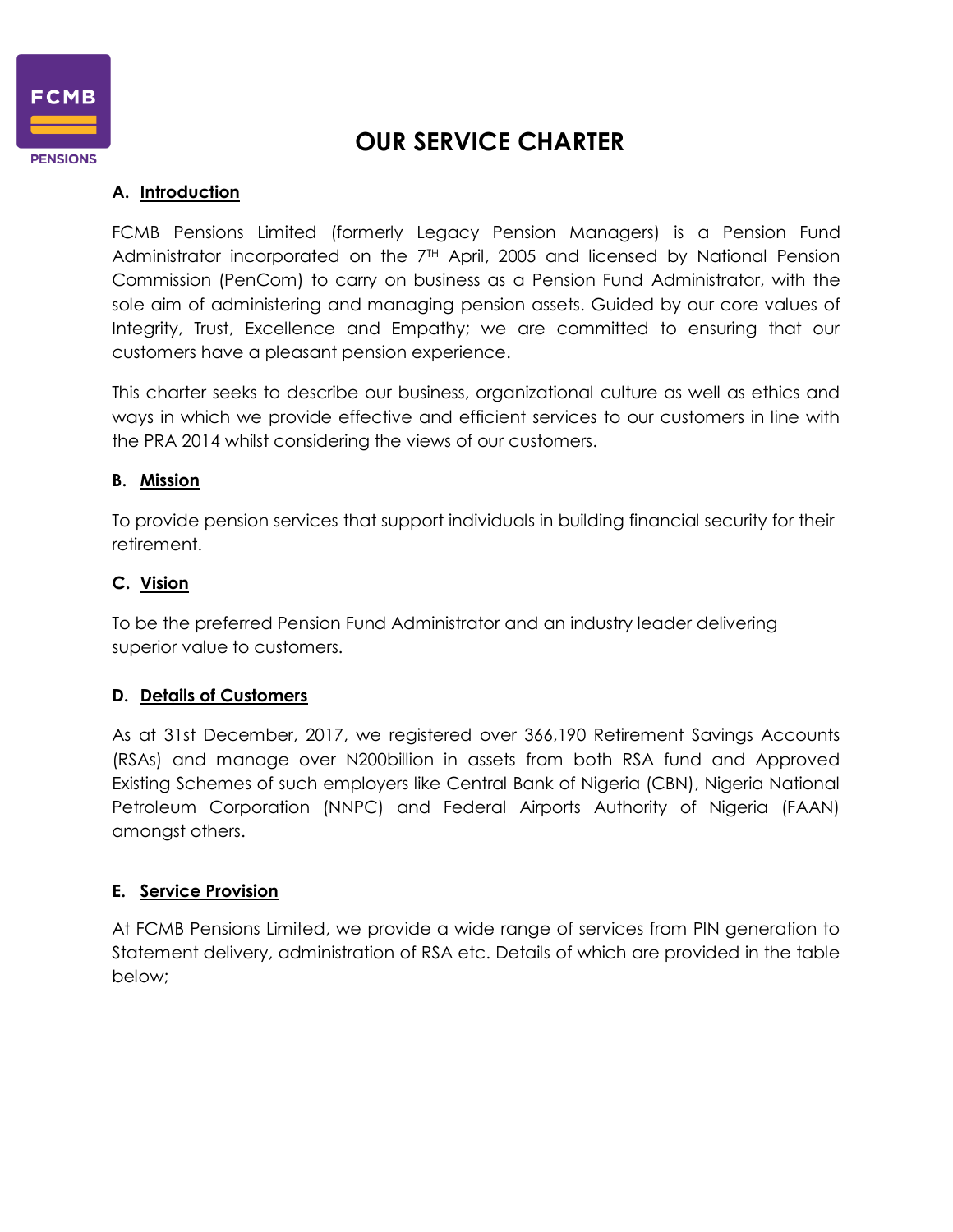| <b>FCMB</b>     | S/N            | <b>SERVICE STATEMENT</b>                                                                                                                                                                                                  | <b>TIMELINE</b>                                                     |
|-----------------|----------------|---------------------------------------------------------------------------------------------------------------------------------------------------------------------------------------------------------------------------|---------------------------------------------------------------------|
| <b>PENSIONS</b> |                | <b>RSA PIN Generation</b>                                                                                                                                                                                                 | 3 hours after receipt of<br>application<br>at<br>processing centre  |
|                 | $\mathbf{2}$   | <b>Registration Certificate Delivery</b>                                                                                                                                                                                  | 2<br>days<br>after<br>PIN<br>generation                             |
|                 | 3              | <b>Contributions Processing</b>                                                                                                                                                                                           | 48<br>after receipt<br>hours<br>of fund and complete<br>schedule    |
|                 | 4              | Quarterly E-Statement Delivery                                                                                                                                                                                            | within<br>Commences<br>the 1st week after the<br>end of the quarter |
|                 | 5              | Quarterly Hardcopy Statement Delivery                                                                                                                                                                                     | Commences 2<br>weeks<br>after quarter<br>ending                     |
|                 | 6              | Transaction notification via SMS and E-mail                                                                                                                                                                               | Same day transaction<br><b>OCCUIS</b>                               |
|                 | $\overline{7}$ | Response to Inquiries                                                                                                                                                                                                     | Within 24<br>after<br>hours<br>receipt of inquiry                   |
|                 | 8              | All complete applications for benefit payment<br>received shall be processed and forwarded to<br>PenCom for approval; Upon receipt, where a retirees<br>application is incomplete, we shall engage them for<br>resolution | Within 48 hours                                                     |
|                 | 9              | All PenCom approved request for benefit payment<br>shall be processed and transmitted to the Custodian<br>for payment                                                                                                     | Within 48 hours                                                     |
|                 | 10             | We shall inform and engage all retirees with<br>incomplete documentation for resolution                                                                                                                                   | Within 48 Hours                                                     |
|                 | 11             | Retirees on Programmed Withdrawal shall be paid on<br>monthly or quarterly basis as agreed                                                                                                                                | On or before the 18 <sup>TH</sup><br>day of each month              |
|                 | 12             | Provide the fund performance report                                                                                                                                                                                       | Within the first week of<br>the new quarter                         |

#### **F. Obligation/Expectation Staff**

We hold our staff accountable to high level of professionalism; highest level of ethical principles and soundness of moral character. Our staff are among the best in class in everything they do and will identify with, understand and respect other people's circumstances, point of view, thoughts, and feelings.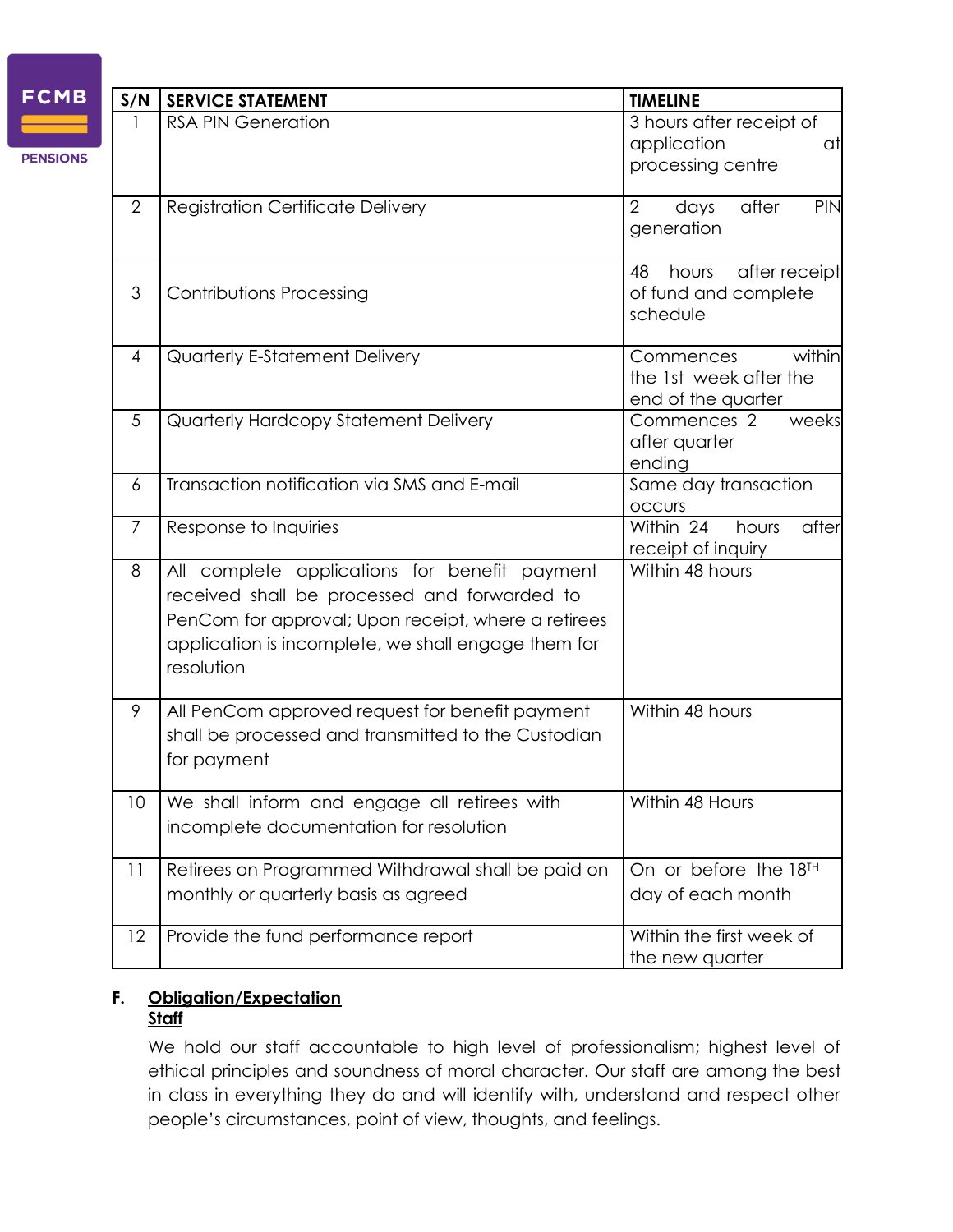

**PENSIONS** 

#### **Management**

It is our Management's responsibility to develop systems and processes that provide good customer experience within the ambit of extant laws and rules. Management continuously monitors the regulatory landscape and determines the effectiveness of the PFA's ethics and compliance program and takes lead in ensuring customer satisfaction.

#### **Clientele**

Customers are expected to provide us with all relevant and correct information. They are expected to check accuracy of information provided.

Customers are expected to promptly intimate us of any change in their information. To follow up with their employers to ensure contributions are deducted and remitted promptly

#### **Government**

The Government is expected to review the Act from time to time and provide an enabling environment for the business to thrive.

#### **G. Service Delivery**

We have trained Customer Service Officers (CSO) in all our Offices nationwide who attend to clients. We strive to improve our systems in such a manner that our Clients shall expect an excellent customer experience.

Services to our customers will be available in all our offices nationwide and a host of alternative channels listed below;

- **I.** Website  $\bigoplus$ : who we are and what we do and how you can reach us can be found on our website [www.fcmbpensions.com](http://www.fcmbpensions.com/)
- **II. Email**  $\geq 3$ **:** Clients can reach us through [info@fcmbpensions.com t](mailto:info@fcmbpensions.com)o receive quick response to their enquiry.
- **III.** Live Chat  $\mathbb{Q}$ : Our live chat is available between 8:00am and 5:00pm on work days on our website; [www.fcmbpensions.com.](http://www.fcmbpensions.com/) Customers are guaranteed prompt response to their chat enquiries through our standby Live Chat agents.
- **IV. Interactive Voice Response (IVR)**  $\left(\bigcup_{i=1}^{n} C_i\right)$  Our IVR service is available between 8am – 5pm working days. Communication is also available in multilingual languages (Igbo, Hausa, Yoruba and Pidgin) on the following numbers **08059580002**, **08032752888** and **07080633004**.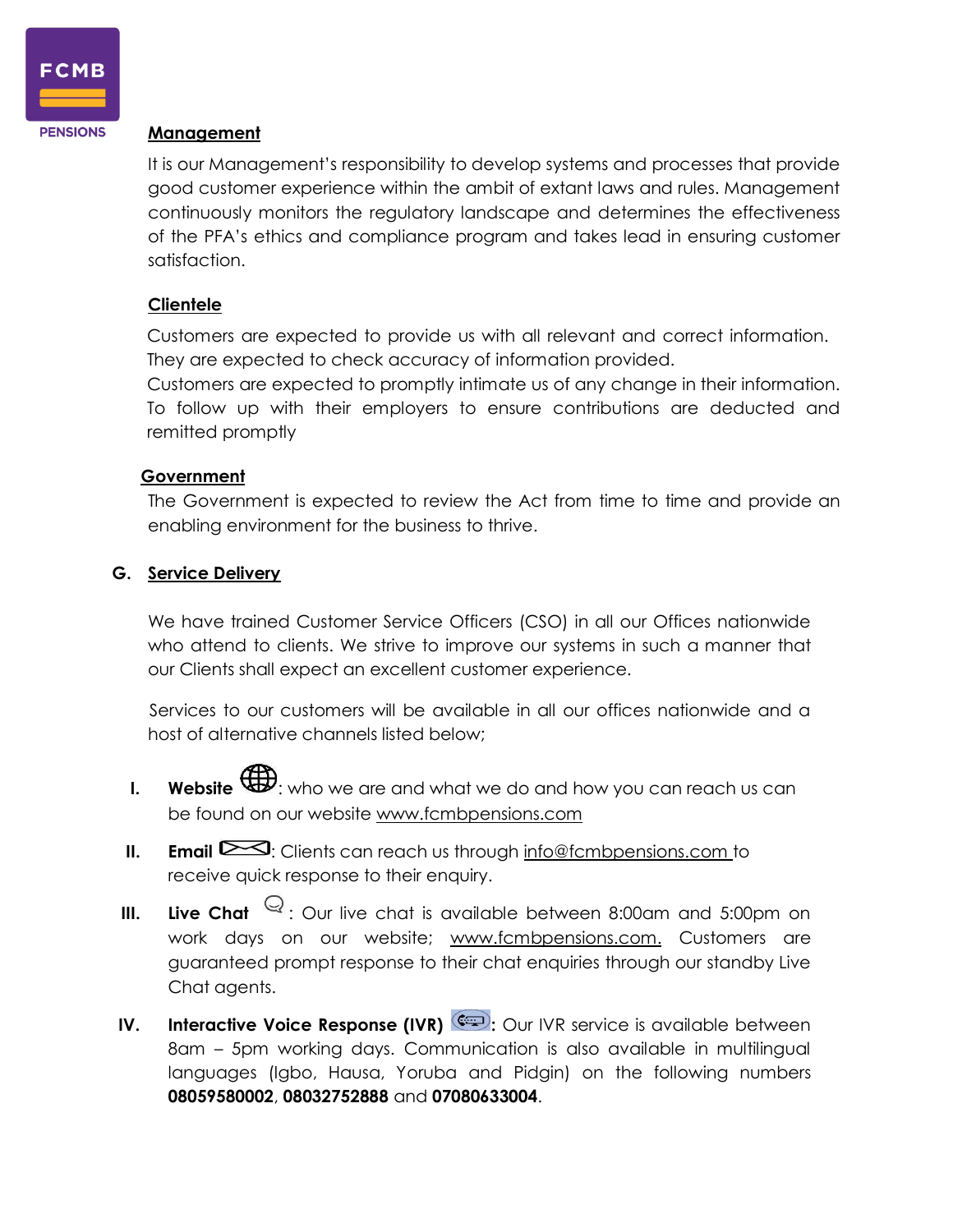

**Mobile App**  $\Box$  **<b>i**f iOS: Clients can view their RSA details through our mobile app, available on iOS and Android. This allows customers to confirm their balances, update their data and view transactions. "Visit Google Play Store or Apple Store to download our Mobile App by searching with "**FCMB Pensions**"

- **I. Social media**  $\bullet$  : You can follow us on
- **II. Facebook:** [www.facebook.com/fcmbpensions](http://www.facebook.com/fcmbpensions)
- **III. Twitter handle:** [@fcmbpensions](http://www.instagram.com/fcmbpensions/)
- **IV. Instagram:** [www.instagram.com/fcmbpensions/](http://www.instagram.com/fcmbpensions/)
- **V. LinkedIn:** [www.linkedin.com/company/fcmb-pensions/](http://www.linkedin.com/company/fcmb-pensions/)

We communicate and interact with our clients through SMS notification, e-mail broadcast, interactive sessions, customer forums and sensitization sessions where we have the opportunity to receive feedback on our services.

# **H. Monitoring and Publishing**

Our rigorous reporting system to the Board of Directors, routine staff appraisals promptly pick out deviations from service standards, set remedial actions as well as reward and sanction good and poor performance respectively. We carry this out by;

- **I.** Identifying potential compliance risks and recommending solutions and also report violations to appropriate authorities.
- **II.** Continuously monitoring the implementation of Codes, Rules and Guidelines issued by the Commission.
- **III.** Preparation of monthly and quarterly Compliance reports which will document all deviations from laid down procedures for Management, Board and the Commission's attention.

# **I. Grievance Redress Mechanism**

Our customers are free to register their complaints/inquiries through our offices nationwide or through any of the communication channels mentioned above.

Where issues are not resolved within the time lines given above, please contact the Head, Customer Service Unit on **07080633002** or **07080633003**.

# **J. Stakeholder's Participation**

These are expected roles of stakeholders need to play to ensure quality and timely service deliver and the service deliver  $\sim$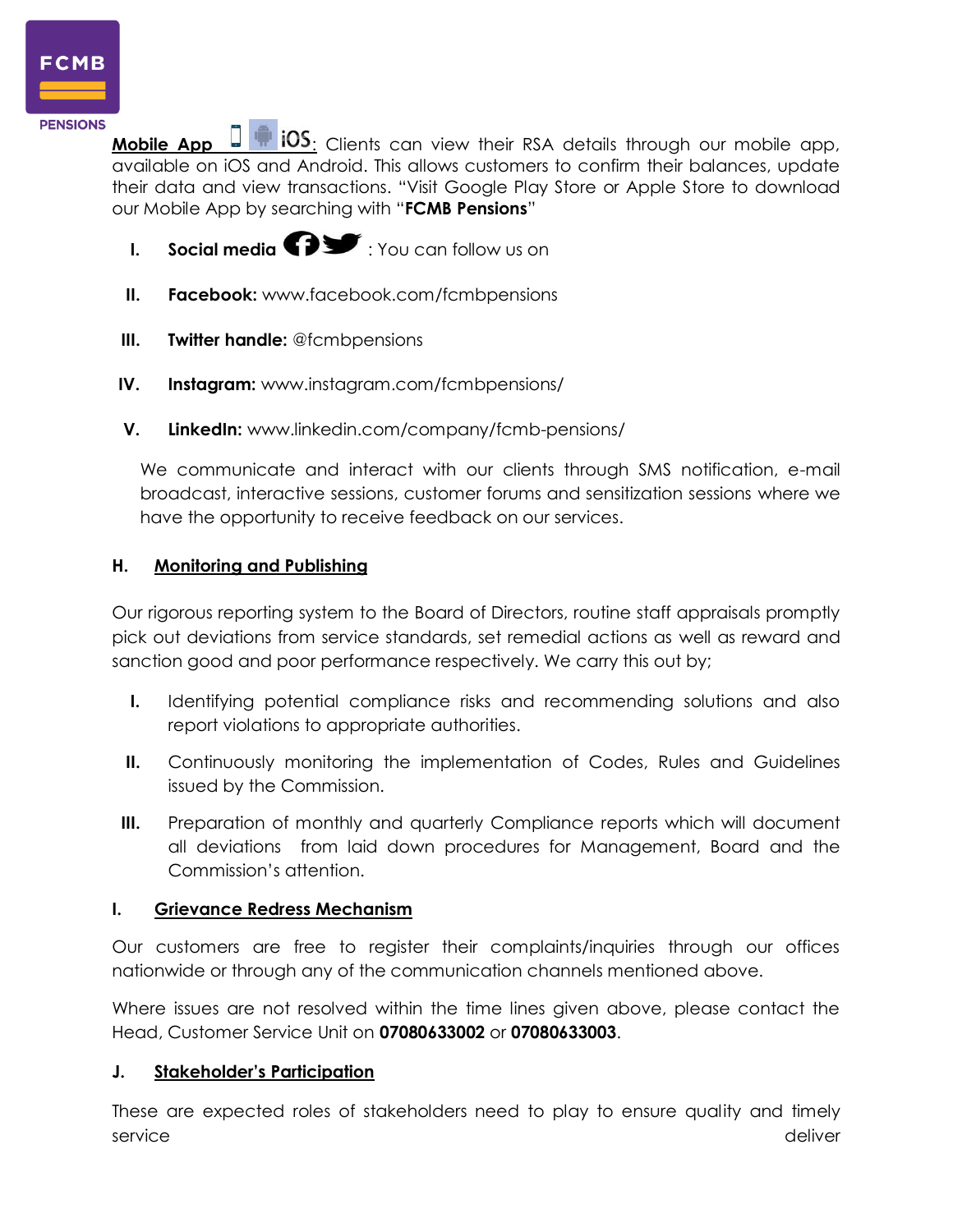

#### **Regulator PENSIONS**

- **1.** Provision of robust platform for effective pension administration.
- **2.** Effective regulatory and supervisory oversight
- **3.** Ensuring a level playing ground for all Operators
- **4.** Timely remittance of contributions and approvals
- **5.** Security of pension assets
- **6.** Ensure effective service delivery by Operators
- **7.** Communication and enlightenment
- **8.** Capacity building and development in the industry.

## **PFCs**

- **1.** Ensure safe custody of pension assets.
- **2.** Carry out PFA instructions and deals on such assets strictly in accordance with regulatory guidelines.
- **3.** Keeping proper records, measuring performance, and compliance reporting.
- **4.** Keep a mirror image of individual RSAs and Approved Existing Scheme (AES)
- **5.** Receive contributions remittances and schedules from employers and credit/advise PFA of same
- **6.** Daily portfolio valuation.

#### **K. Limitations/Challenges in Service Delivery**

- **I.** Wrong PIN numbers that result into invalids which leads to delay in processing.
- **II.** Non-compliance by employers and also lack of knowledge a) In statement delivery as a result of change of Employer's accessibility without corresponding update of client's record.
- **III.** Change of location/employer without adequate data update by clients.
- **IV.** Issues of employer code.
- **V.** Downtime in IT infrastructure
- **VI.** Delay in remittance/payment of accrued rights
- **VII.** Lack of knowledge of the scheme on the part of the clients.

#### **L. Charter Review**

This charter shall be reviewed once every two (2) years or when there is a significant development in the industry.

#### **M. Operator Service Delivery**

Kindly contact us on [info@fcmbpensions.com o](mailto:info@fcmbpensions.com)r call us on **07080633004**